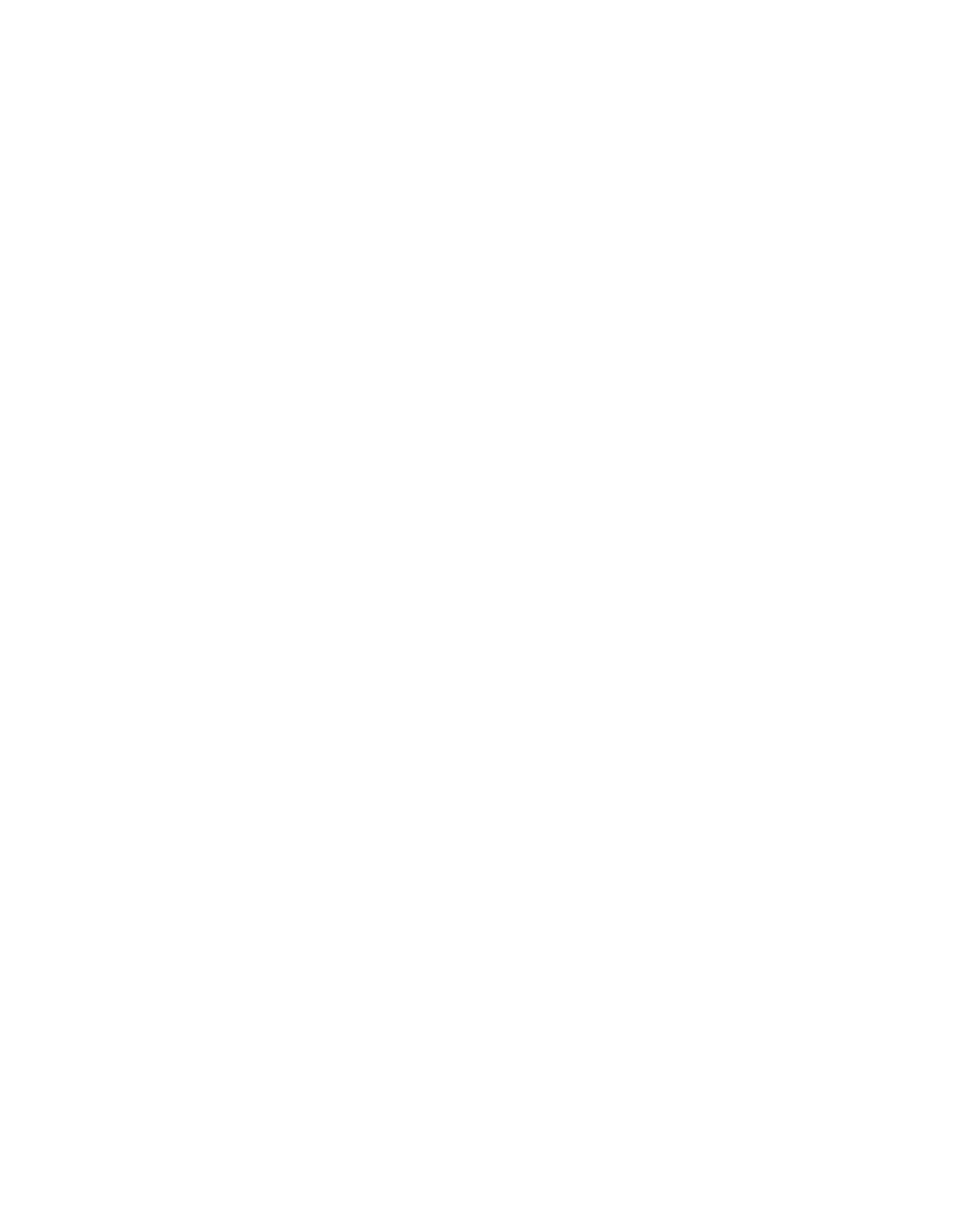# **CENTRALIZED FEE NEGOTIATION PROFESSIONAL SERVICES AND FEES HANDBOOK**

In January 1996, CDB began the Centralized Fee Negotiation (CFN) process, a new program for the negotiation of professional services and fees. This process was conceptualized through CDB's quality program, to respond to the contemporary needs of CDB and the design industry.

The CFN process was developed to address several issues determined to be key to both parties. These issues include: consistency in fee application, timely negotiation and contract processing, equitable fees for services rendered and negotiating for only those services consistent with the terms of the agreement that are required to achieve the mutually agreed upon scope of work.

This fifth edition of the Professional Services and Fees Handbook has been developed to assist the CDB and design industry in negotiating compensation associated with the 2009 edition of the CDB Professional Services Agreement, (PSA), as well as all required modifications thereto. This handbook has been prepared in accordance with CDB's Centralized Fee Negotiation (CFN) process and professional service compensation policies.

#### **TABLE OF CONTENTS**

|--|--|

| THE CFN PROCESS / General Information                           | 2 |
|-----------------------------------------------------------------|---|
| DETERMINING THE BASIC SERVICES FEE                              | 2 |
| Remodeling Project Classification                               | 3 |
| New Construction Project Classification                         | 3 |
| <b>ADDITIONAL SERVICES</b>                                      | 3 |
| CONSTRUCTION ADMINISTRATION FEE (CAF)                           | 4 |
| INSURANCE REQUIREMENTS                                          |   |
| Calculating the Professional Liability Insurance Limit          | 4 |
| Response Action Contractors Indemnification Act                 | 5 |
| DIRECT WAGE EXPENSE (DWE)                                       | 5 |
| A/E OVERHEAD & PROFIT MULTIPLIER RATES                          | 5 |
| PERIODIC SITE VISITS / ON-SITE REPRESENTATIVE                   | 6 |
| DETERMINING PROJECT CONSTRUCTION DURATION                       |   |
| NON-ELIGIBLE REIMBURSABLE PROFESSIONAL SERVICE EXPENSES         |   |
| ELIGIBLE REIMBURSABLE PROFESSIONAL SERVICE EXPENSES             |   |
| PRESENTATION RENDERINGS                                         | 8 |
| BIDDING DOCUMENTS REPRODUCTION EXPENSES                         | 8 |
| ASBESTOS PROJECT SAMPLE REIMBURSEMENT LIMITS (PCM / PLM / TEM)  | 8 |
| ASBESTOS PROJECT ON-SITE REPRESENTATIVE COMPENSATION GUIDELINES | 9 |
|                                                                 |   |
|                                                                 |   |

#### TABLES

| A - DIVISION OF BASIC SERVICES COMPENSATION                  | 10. |
|--------------------------------------------------------------|-----|
| B - REMODELING PROJECT BASE FEE COMPENSATION GUIDELINE       | 12. |
| C - NEW CONSTRUCTION PROJECT BASE FEE COMPENSATION GUIDELINE | 13. |
| D - PROJECT TYPES / REMODELING CLASSIFICATION                | 14  |
| E - PROJECT TYPES / NEW CONSTRUCTION CLASSIFICATION          | 15  |
| F - ALLOWABLE OVERHEAD ITEMS                                 | 16. |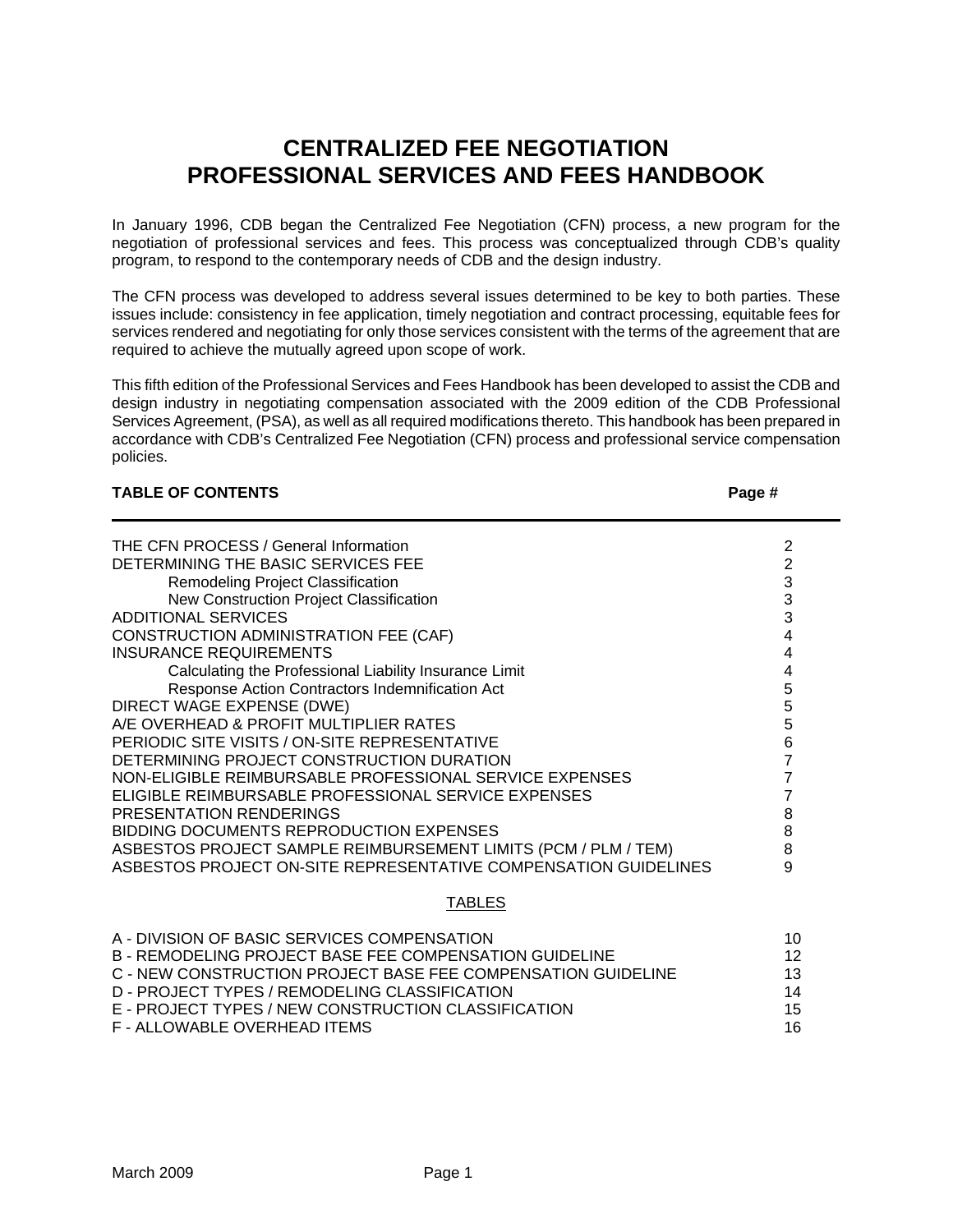#### **THE CFN PROCESS General Information**

The CFN process was developed by the Contract Administration Division of CDB and is administered by CDB Contract Executives (CE). The CE is responsible for the negotiation of all Professional Service Agreements excepting those projects designated as an emergency with proper affidavits filed. Most negotiations are handled directly by the CE including emergency projects.

Contract negotiations shall commence immediately upon agreement of the scope of work. For most projects, this means immediately after the project orientation meeting. It is therefore important that the A/E ensures that person(s) with an understanding of the CFN process and with the authority to make financial commitments for the firm be in attendance at all orientation meetings. Fee discussions shall not take place in the presence of the Using Agency or any consultants to the A/E without permission of the A/E.

CDB and the A/E shall first reach consensus on the services required to fulfill the scope of work as agreed to in the orientation meeting before attempting to reach a compensation agreement. Generally, negotiations will begin by CDB presenting for discussion, the projected scope and degree of difficulty of professional services anticipated to fulfill the scope of work, using information obtained prior to the orientation meeting. CDB will also prepare a compensation proposal that is aligned with the projected services and will present it for discussion. This first offer by CDB is meant as a starting point to begin negotiations in the appropriate neighborhood. In some cases when the project scope and scope of services are not easily defined or are complex in nature, CDB may request the A/E submit the first offer by providing an interpretation of the scope, services proposed to fulfill the scope and a proposed fee for the services. The CE will then confer with the using agency and CDB PM to reach consensus on the scope of work as presented by the A/E prior to moving forward with negotiations. In other cases when the project scope and scope of services are not easily defined or are complex in nature, a partial agreement may be written. The method of determining the fee for a partial agreement may or may not be used to determine the balance of a full service agreement.

To ensure the timely delivery of professional service agreements and to maintain timely project delivery, CDB has adopted a policy wherein all contract negotiations shall be completed within forty-five (45) calendar days after the A/E is selected by the Board. Negotiations not completed within this time shall be brought to the attention of the Contract Administration Division Administrator for discussion with the Executive Director. Consequences of not completing negotiations within the 45 day period may include rescinding the A/E's project award.

#### **DETERMINING THE BASIC SERVICES FEE**

The determination of compensation for the performance of basic services is through negotiation of fees and services with CDB based on the following criteria:

- 1. The project type classification.
- 2. The scope of basic services required to complete the agreed upon project scope.
- 3. The degree of difficulty of the scope of basic service tasks as applied to the particular project.
- 4. The proposed project construction budget. (Used primarily as a benchmark reference).

Projects will be classified as either new construction or remodeling. Each classification is broken down into three levels of complexity as described below. Classifications are based upon the nature of the work and not upon classification of the facility.

Group 1 Most complex, both in design and detail, and will involve complex programs, mechanical systems, code requirements, etc.

- Group 2 Normal or average complexity, may include a combination of more and less complex elements in the scope.
- Group 3 Least complex, projects will be of simple or repetitive construction without any great degree of special finish or design effort. May include projects where equipment purchases comprise a large portion of the construction budget and/or projects where state standard designs, details and/or specifications are provided to the A/E, including siteadapt or design re-use projects.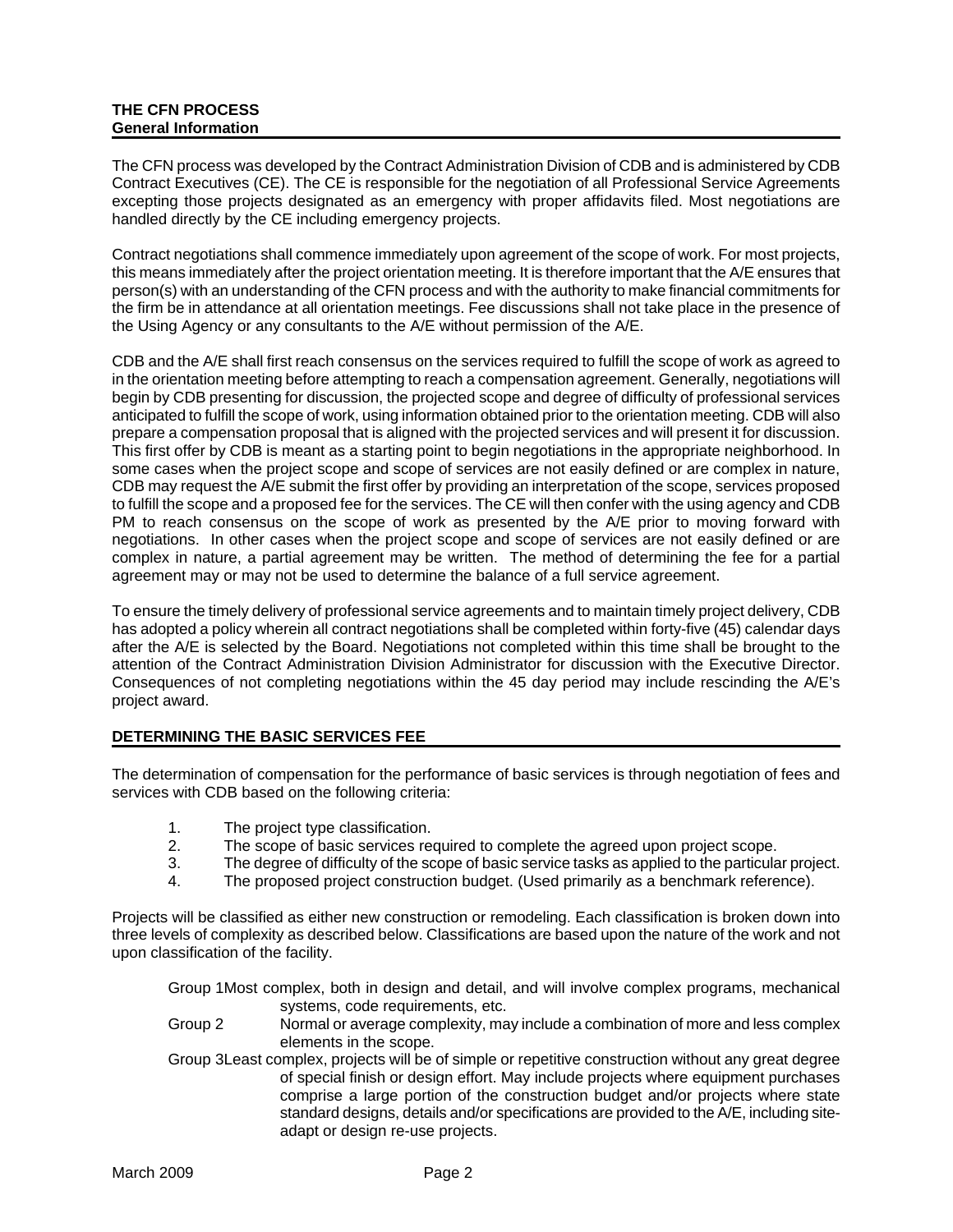Project classifications and complexity levels are determined by the Contract Executives prior to the project being advertised for professional services. Classifications are determined by the project scope statement and/or legislative language of the funding appropriation and cannot be changed without consent of the Contract Administration Division Administrator. Complexity levels may be negotiated based on the agreed upon scope of work as discussed at the project orientation meeting.

It is recognized that there can be considerable variance between projects of a similar project budget and/or classification. Table A is a breakdown of the major tasks associated with the basic services described in the Professional Services Agreement (PSA). This table shall be utilized to determine the scope and degree of difficulty of professional services required for a specific project.

The proposed project construction budget is defined in Article 11 of the PSA. Generally, CDB determines the total project budget when the project is drafted and released.

Tables B and C have been provided to illustrate typical base service fees that can generally be expected when the construction cost budget and project classification are known. The variable rates indicated are required by the CFN process which, as previously indicated, also takes into consideration the scope of services required to achieve the project scope. The mid-point in each range represents 100% complexity as indicated in Table A. The CE will present all base fee offers in terms that do not include the CAF. The maximum or minimum fee percentages shown or calculated will not be exceeded.

#### **Remodeling Project Classification**

A project will be classified a remodeling type where the primary scope of work is to remodel, renovate, refurbish, repair, replace, upgrade, etc., any existing construction. This classification includes projects that may alter the original function of the existing construction. Some remodeling projects may include minor new construction as defined below. Projects typically classified as remodeling are shown in Table D.

#### **New Construction Project Classification**

A project will be classified a new construction type where the primary scope of work is to construct additional space or amenities for a specific purpose as indicated in the project scope. Some new construction projects may include minor remodeling as defined above to facilitate the new construction. Projects typically classified as new construction are shown in Table E.

#### **ADDITIONAL SERVICES**

Services required of the A/E that are not provided for as a basic service in the PSA or included in this handbook under reimbursable expenses are customarily referred to as additional services. Additional services may be negotiated into the base services scope of work or listed separately as provided for in Appendix A of the agreement. When this option is exercised, the scope of work for the additional services shall be clearly defined and attached to the agreement. The items listed below are examples of services generally considered as being outside the scope of the basic services provided for in the agreement. This list is not intended to be all-inclusive.

- A. Project programming including determining program activities, space requirements and equipment needs.
- B. Conceptual project cost estimating for purposes of CDB or the Using Agency to obtain present or future phase project funding.
- C. Changes in project scope (See Article 4 in PSA).
- D. Design of alternate bids that enhance the base bid design (See Article 11 in PSA).
- E. Preparation of multiple phase bid packages.
- F. Additional or redundant services made necessary by the default of a contractor (when specifically requested by CDB).
- G. Preparation of addenda due to a change in the project scope or, as a result of CDB failing to provide statutory bid materials in a timely manner.
- H. Environmental impact statements.
- I. Wetland compensation/mitigation design.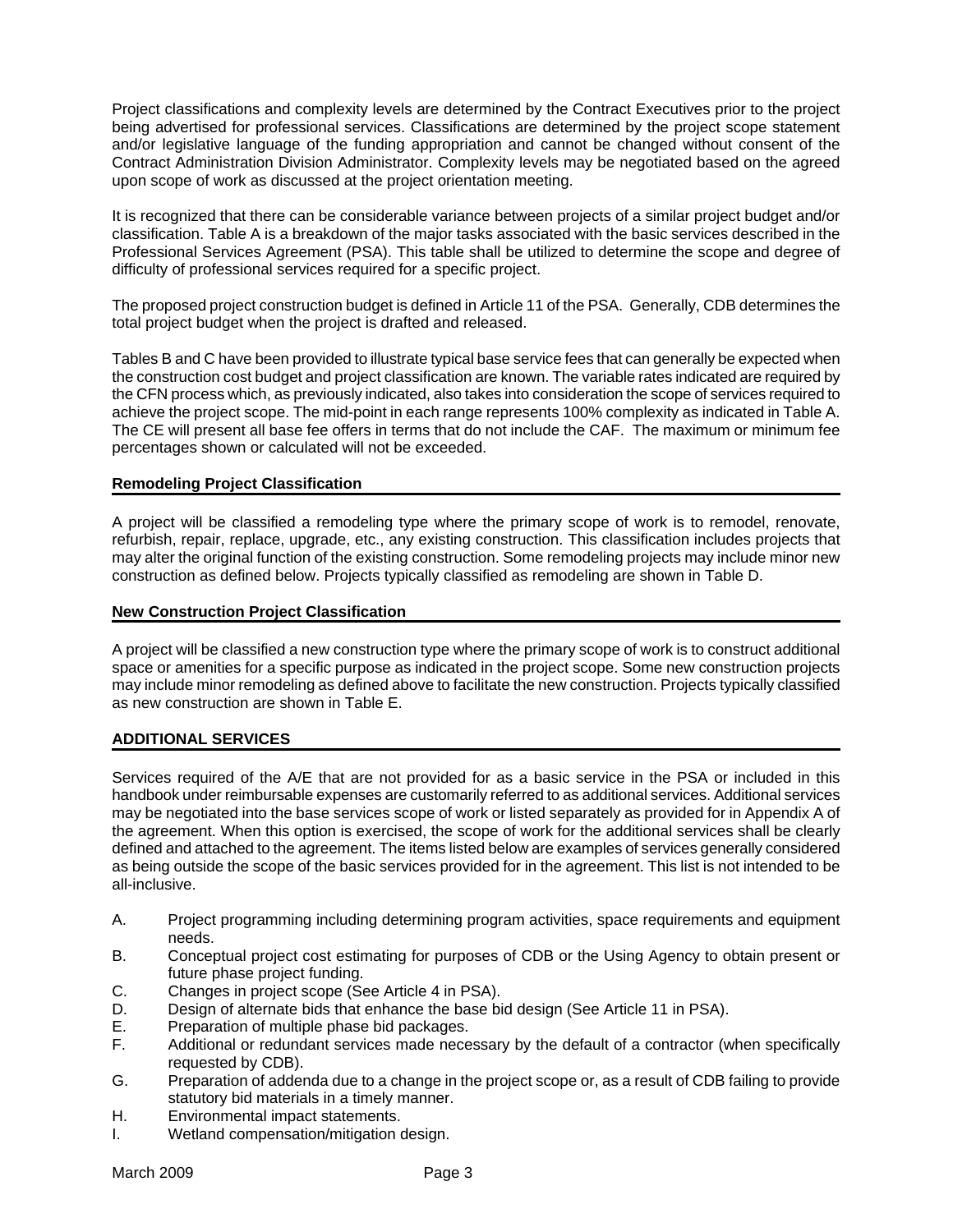- J. Review provided building deficiency database information and provide updated information based on project design and work completed.
- K. Services in connection with public hearings or legal proceedings except where the A/E is party thereto.
- L. Coordination of Asbestos Consultant (When asbestos work is not advertised as a part of the project scope).
- M. Services required to facilitate the Art-in-Architecture program.
- N. Special meetings and/or presentations as pre-approved by CDB.

#### **CONSTRUCTION ADMINISTRATION FEE (CAF)**

The CAF is a fee funded through the project budget that is paid to CDB for administering a capital project. Initially legislated in Fiscal Year 1979, the CAF is a critical component of CDB's yearly operating budget. Paragraph 4.4 of the PSA explains how CAF is calculated and paid in A/E contracts.

The CAF amount on A/E contracts is added to the sum of the negotiated base service and additional service fees as indicated on Appendix A of the agreement.

#### **INSURANCE REQUIREMENTS**

Refer to Article 5 of the PSA for complete information regarding insurance required for CDB contracts.

The following information is furnished to provide assistance to the A/E in an effort to submit the insurance required in the correct manner acceptable to CDB. This information should be shared with the firm's insurance agent/broker.

- Certificates of insurance must show the specific insurance company affording coverage. Group names such as CNA are unacceptable.
- All insurance must be listed in the firm's name except, in the case of a sole owner.
- Each firm must have automobile insurance. If a firm owns no company vehicles, non-owned/hired automobile insurance must be obtained.
- Proof of insurance is required on a per project basis. Current certificates of insurance shall be furnished by the A/E upon commencement of fee negotiations.
- Commercial General Liability and Umbrella coverage certificates shall name CDB as additional insureds.
- All projects involving environmental and asbestos work must carry the minimum limits of the following on the employer's liability regardless of umbrella coverage:
	- a) \$500,000 Bodily Injury per person
	- b) \$500,000 Bodily Injury per occurrence
	- c) \$500,000 Property Damage per occurrence

#### **Calculating the Professional Liability Insurance (PLI) Limit**

CDB will specify the limit of professional liability required for a project. The limit of liability is generally determined by either direct calculation, or by interpreting the potential for liability exposure based on the project scope of work. The PLI limit shall be \$100,000 on any project requiring PLI with a total project budget of \$500,000 or less. The direct calculation method to determine the required PLI for projects \$500,001 to \$25,000,000 is as follows: Total Project Budget x 20%, rounded up to the next \$250,000 (maximum \$5,000,000 in coverage)

For projects \$25,000,001 and above, the PLI shall be determined by interpreting the potential for liability exposure. The A/E is required to carry the PLI coverage indicated in the award notification letter as a basic service to the agreement. The indicated PLI is required at the time the A/E enters into the agreement unless otherwise negotiated. CDB may negotiate a deferment of full PLI coverage as required by the project until such time as there is liability exposure (i.e. construction commences). Reimbursement for premiums for coverage in excess of the advertised minimum may be negotiated into the agreement.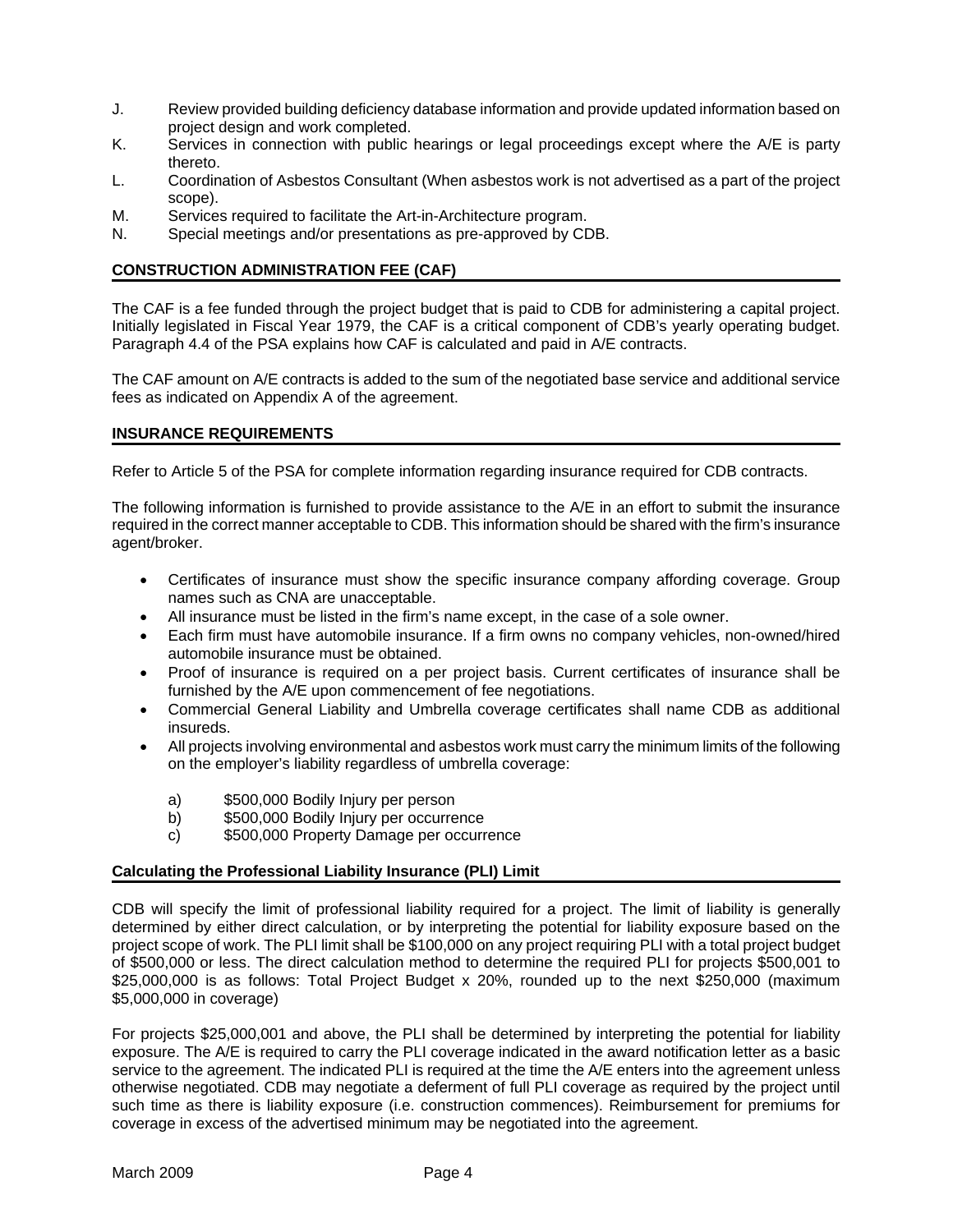#### **Response Action Contractors Indemnification Act**

For projects such as asbestos abatement and leaking underground storage tank remediation, or other projects that involve hazardous pollutants as defined in the Response Action Contractors Indemnification Act (RACIA) 415 ILCS 100/1 et seq. CDB will provide an attachment to the professional services agreement which states that the A/E's liability for hazardous substance and pollutant related claims is acknowledged to be limited by the statute.

#### **DIRECT WAGE EXPENSE (DWE)**

Direct Wage Expense is defined as the actual straight time hourly wages paid to employees, exclusive of statutory and fringe benefits, including personal and/or corporate performance/profit bonuses. The DWE rate of any A/E employee or employee of its consultant(s) shall be subject to audit by CDB. Evidence of DWE may be provided through certified payroll register, check stubs, or similar method that clearly indicates actual straight time wages.

#### **A/E OVERHEAD & PROFIT MULTIPLIER RATES**

The overhead and profit multiplier applicable to each agreement is indicated on Appendix A to the agreement. Overhead and multiplier rates are a component of the negotiation used primarily to determine the billable rate for on-site observation. Negotiations for compensation of additional services may also incorporate the use of the overhead and profit multiplier.

CDB's standard overhead and profit multiplier is 2.60. The method of calculation for any OH&P rate is illustrated below using the CDB standards.

DWE (1.00) + Overhead Rate (1.30) = 
$$
2.30 +
$$
 Profit Markup (13% or 0.299) =  $2.60$  OH&P

CDB's standard multiplier shall be used except when the A/E provides an overhead audit in accordance with the guidelines established herein. Evidence of the audited rate must be provided each time an A/E negotiates an agreement for a project. CDB will accept overhead audits prepared by:

- a) Certified Public Accounting (CPA) firm.
- b) Illinois Department of Transportation

Acceptable overhead audits are subject to the following guidelines:

- 1. Audit may not be based upon information more than three (3) CDB fiscal years old.
- 2. IDOT audits may not state that the rate is provisional.
	- a. Only the exact audited overhead rate will be considered. A/E not permitted to addback expenses not normally included as part of an IDOT audit.
- 3. Statements provided by an independent CPA firm must clearly indicate the words audited overhead and include the following information.
	- a. Auditor's Opinion
	- b. Copy of the Trial Balance or other source document utilized as basis for the calculation.
	- c. Overhead Calculation
- 4. Overhead is limited to the guidelines established in Table F, Allowable Overhead Items.

The following formula shall be used to calculate an overhead rate derived by an independent CPA firm's audit of the A/E: Overhead Rate = Total Allowable Overhead Direct Labor Dollars (DLD)

Direct Labor Dollars (DLD), is defined as total wages paid to professional/technical employees for work directly chargeable to clients, less the premium portion of wages paid for overtime and statutory and fringe benefits. For sole proprietorship and partnership firms the DLD for a principal shall be the figure reported as personal income on the individual's federal tax return.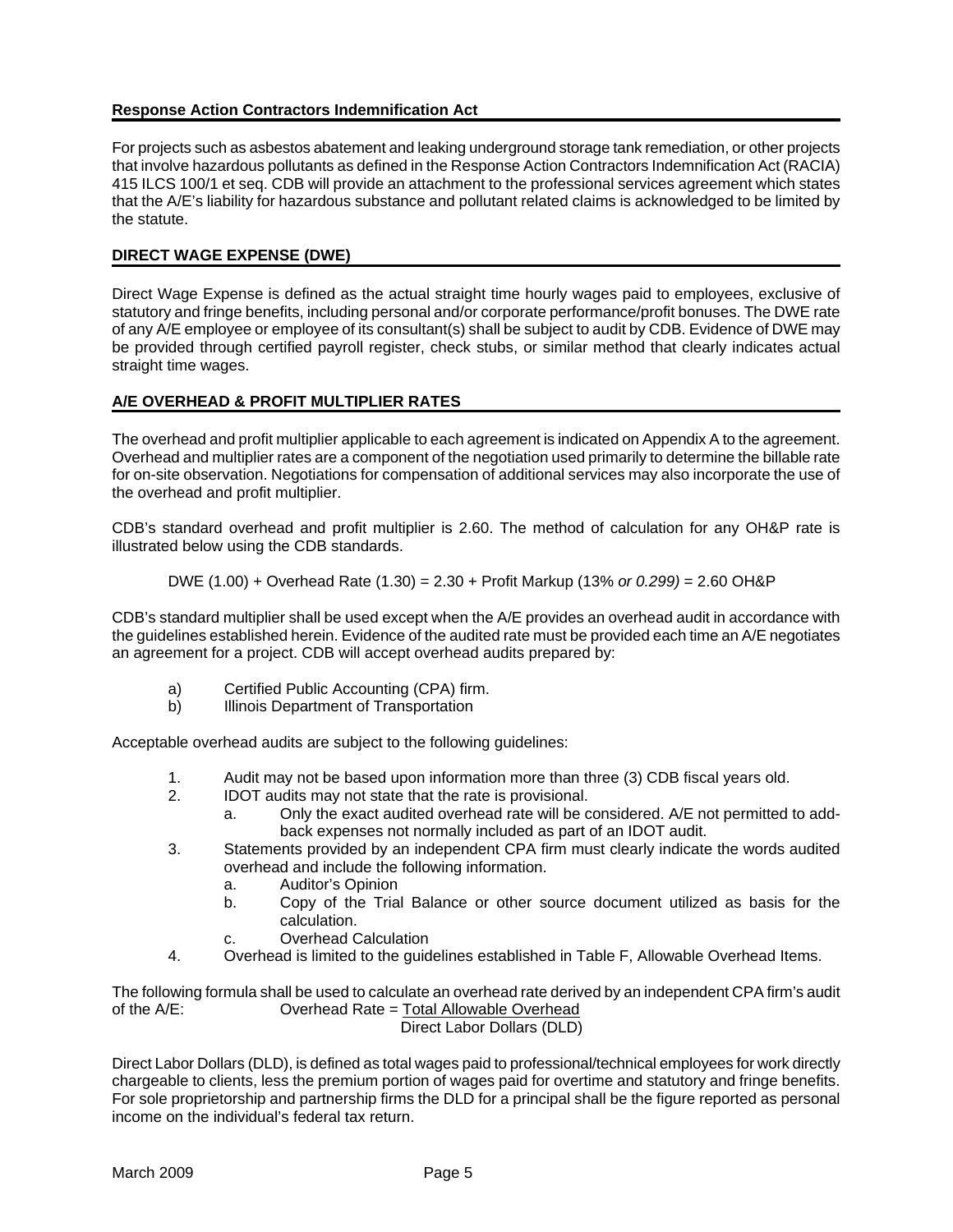CDB will review its standard Overhead Rate on a yearly basis. Should the review warrant an adjustment to the rate, it will be published in CDB's Professional Services Bulletin. A/E agreements in effect at the time of adjustment will not be amended.

When an A/E submits an audited overhead in excess of the current standard rate (1.30), and that rate is approved for use by CDB's Internal Audit Division, CDB reserves the right to negotiate the profit multiplier.

During the life of the agreement, the A/E may provide updated information regarding its audited overhead for purposes of adjusting the OH&P rate indicated on Appendix A. CDB will provide a written modification to change the rate. The effective date of the rate change shall not be prior to the date CDB was provided the information. All rate modifications must comply with the provisions previously stated above.

#### **PERIODIC SITE VISITS / ON-SITE REPRESENTATIVE**

Article 14.12 of the PSA delineates the basic service duties required for periodic site visits which are conducted for purposes of quality control. The minimum visits indicated may be adjusted as a component of the negotiation.

When included in the agreement, CDB may request that the A/E provide one or more on-site representatives to facilitate the progress of the project and report on special conditions and critical installations. The duties of the A/E on-site representative are limited and exclusive of construction phase basic services and are further explained in Article 14.13 and Article 15 of the PSA. It is conceivable and permitted to have more than one person on the site performing work related to both types of project observation.

When required, an allowance for on-site representation compensation will be included in the agreement on Appendix A. This allowance is a budgetary amount agreed upon between CDB and the A/E based on DWE of the anticipated on-site representative (or representatives), the negotiated OH&P rate, the estimated hours required on site and travel hours. The agreed upon budget is payable as services are performed. This budget is not a lump-sum value payable to the A/E regardless of actual hours expended.

For negotiation purposes, CDB will generally base our offer for on-site representation on a reasonably expected DWE times the CDB standard OH&P rate of 2.60. CDB permits separate OH&P rates to be established for the A/E's consultant(s) in the event the consultant's audited rate varies significantly from that of the A/E. CDB will pay the actual DWE of the approved representative(s) times the negotiated OH&P rate. The maximum DWE rate to be utilized, except with asbestos abatement projects, is \$70 per hour. When no DWE is reasonably obtainable for an individual performing on-site representation such as in the event of a principal of the A/E or its consultant(s) performing this service, CDB will negotiate a DWE rate for that individual. The negotiated DWE rate shall not exceed \$70.00/hour**.**

In preparing the on-site representative budget projection, CDB assumes that on-site representatives are fulltime permanent employees of the A/E or its consultant(s). When the A/E anticipates or has made the decision to utilize a full or part-time contractual-type temporary employee, or a consultant specializing in on-site representation, the A/E is required to inform CDB. In this situation CDB will negotiate a lower OH&P rate not to exceed 2.0 times the DWE of the person providing the service, or 2.0 times the billable rate if no DWE is available. This temp rate shall also be indicated in Appendix A of the agreement. Evidence of DWE and Employee Benefits for all full-time permanent employees of the A/E or its consultant(s), including employees not listed on the 255 form, will be required.

CDB on-site representation compensation permits the inclusion of up to three (3) hours travel time to be added to the actual on-site time for each representative. Travel time is payable at the same formula established for the on-site representative. The A/E will be required to reconcile the actual travel time (up to the three hour maximum), for each on-site representative with the CDB Project Manager prior to submitting its first invoice for compensation. The exception to this provision is for those projects where it has been negotiated that the onsite representation shall be full-time (5 days/week). In this instance, no provision for travel time shall be permitted. Base Fee periodic site visits are prohibited from invoicing for travel time.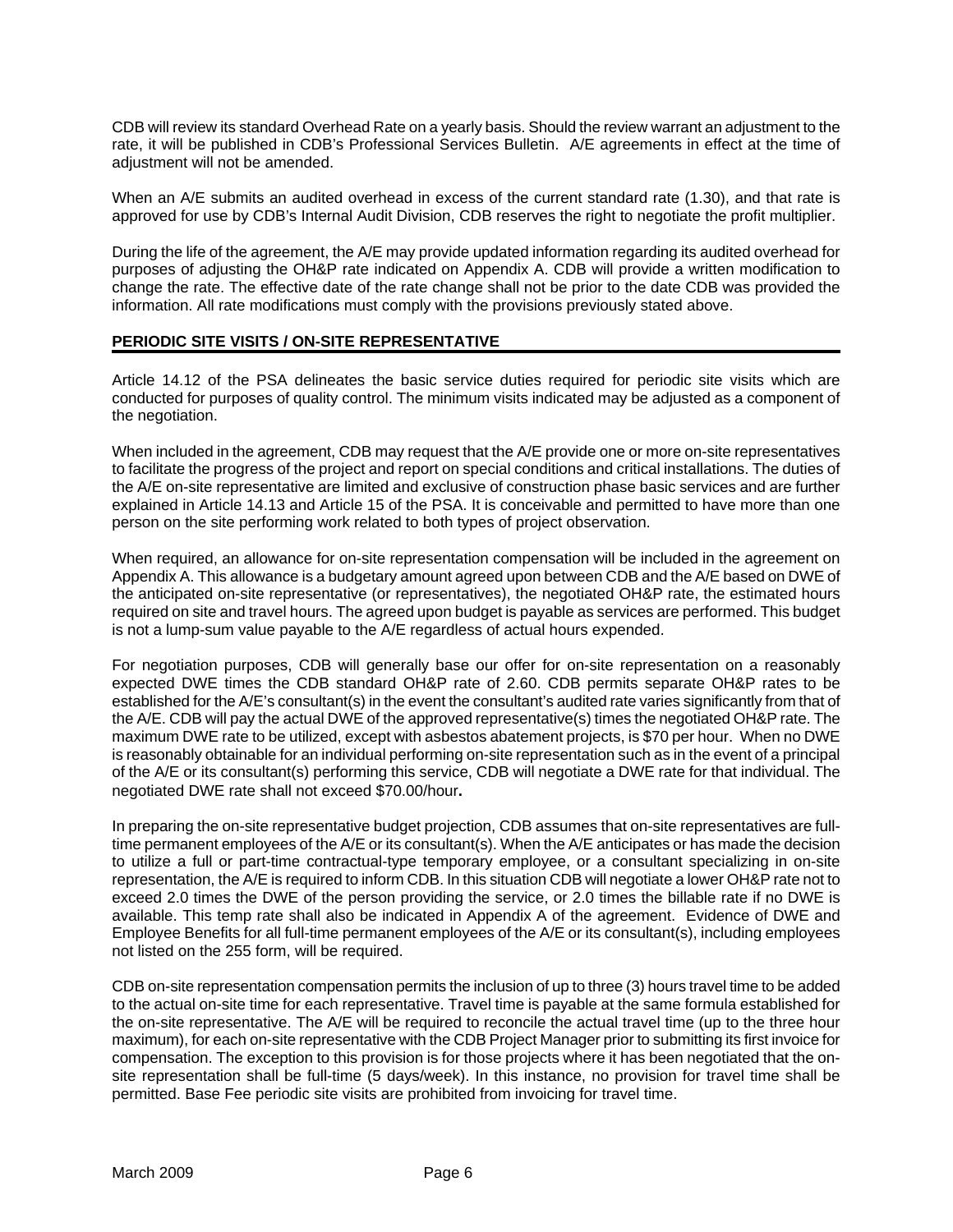For projects where it has been agreed that full-time on-site representation is required, CDB retains the right to minimize and/or eliminate the base fee service and roll the requirements of Article 14.12 into Article 14.13. A subsequent reduction in complexity of the basic services as indicated in Table A will be made.

Should the DWE rate of an approved on-site representative change during the life of the contract due to salary adjustments, the A/E shall be entitled to an equal adjustment of the billable rate for each individual affected. The A/E must submit evidence of the adjustment including the effective date, in writing to the CDB Project Manager no later than thirty (30) calendar days after the adjustment effective date. The adjustment shall take effect upon receipt of the notice of the adjustment and shall not be retroactive to any time on-site prior to the notification.

On-site representation compensation, including travel compensation is not payable at any time when principals or employees of the A/E or its consultant(s) are on-site performing basic fee services. This would include, but not be limited to, pay-progress meetings, substantial or final completion inspections, meetings and punch list completion reviews or, participation in any system performance testing, start-up and training meetings as required by Article 15.

#### **DETERMINING PROJECT CONSTRUCTION DURATION**

At the orientation meeting, the project team (CDB, Using Agency and A/E), will need to discuss and reach consensus on the construction duration of the project in order to complete the contractual project schedule on Appendix A of the agreement, and to assist in determining the budget for on-site representative reimbursement. Be sure to discuss as many factors as possible that will affect construction duration. The project construction budget alone is not satisfactory in determining construction duration.

Discussions should be realistic and include; complexity of the project design, availability of the site, material procurement duration, season of construction start, and other mitigating circumstances.

#### **NON-ELIGIBLE REIMBURSABLE PROFESSIONAL SERVICE EXPENSES**

Non-eligible reimbursable expenses may include, but are not limited to, indirect cost items included in overhead. The items below are not available as a reimbursable expense on CDB contracts.

- 1. Consultants hired at the A/E's option to perform basic services required by contract.
- 2. Site surveying, where such is primary to the design effort.
- 3. Field verification of existing conditions prior to commencement of design.
- 4. Field verification or electronic conversion of existing drawings provided by CDB or Using Agency.
- 5. Review document printing, handling and postage, up to 10 sets per review.
- 6. Bid document printing and postage up to the number of sets specified in Appendix A of the agreement as well as handling and recording distribution of all bid sets.
- 7. Postage and handling including photocopying of project correspondence, contractor submittals, and documents issued for construction.
- 8. Record construction drawings.
- 9. Meals.
- 10. Lodging.
- 11. Mileage (when Overhead and Multiplier Rate is added to DWE)
- 12. Telephone/Cellular Phone/Pager/Answering Service Expense

#### **ELIGIBLE REIMBURSABLE PROFESSIONAL SERVICE EXPENSES**

Eligible reimbursable expenses may include, but are not limited to, direct cost items not included in overhead. Reimbursable expenses, when included in the agreement, are shown on Appendix A under item F. The items listed below are examples of expenses that are generally accepted as reimbursable in CDB contracts. This list is not intended to be all inclusive.

- 1. Sub-soil investigation (soil borings).
- 2. Design phase material and/or equipment testing.
- 3. Construction phase material testing (Including site and quality control testing).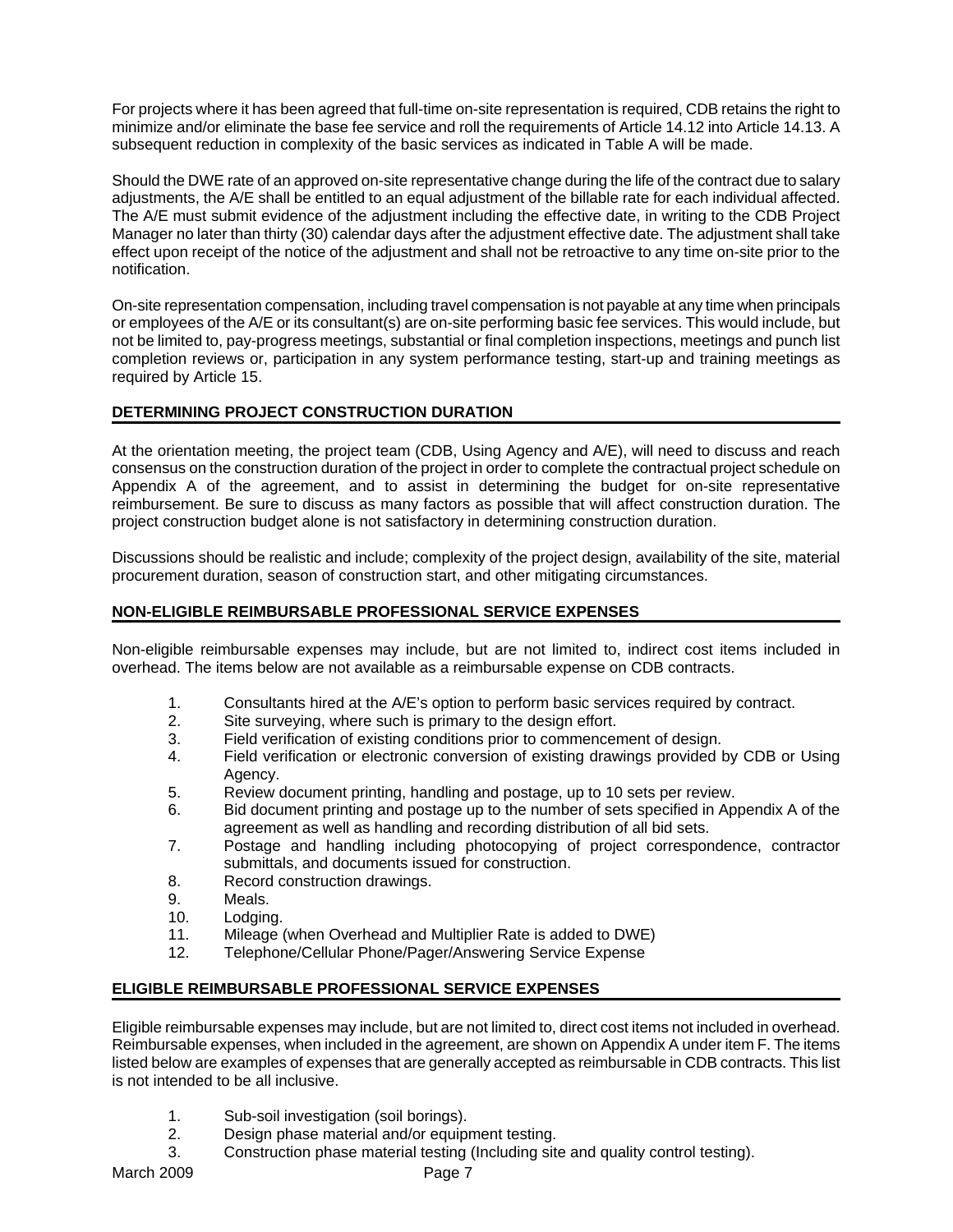- 4. On-site representation. (Budgeted separately on Appendix A)
- 5. Site Surveying, where such is secondary to the design effort (legal surveys, aerials, GIS).
- 6. Review documents in excess of ten (10) sets per review.
- 7. Bid document printing and postage for sets above what is indicated on Appendix A.
- 8. Record drawings provided on mylar film in addition to the requirements of Article 16.8. (Differential costs only are eligible).
- 9. PCM air samples and PLM bulk samples (asbestos projects).
- 10. Renderings and/or detailed presentation models.
- 11. Construction phase photography.
- 12. Roofing or Testing Contractor labor and materials to perform full-depth roof cuts during program analysis phase of roofing project.
- 13. Contractor assistance and/or equipment rental to facilitate site inspection work including invasive investigation.

#### **PRESENTATION RENDERINGS**

All renderings are to be presentation/display types intended to represent the constructed project based on the approved Design Development submittal and shall be issued matted and framed. Overall frame dimension not less than 22" x 28" nor greater than 30" x 42". Top and side mat shall not exceed 3". Bottom mat shall not exceed 4" and shall contain CDB logo, project title and location and A/E name/logo left to right. Glass shall be non-glare type. Medium may be computer generated full color graphic on high quality/resolution paper stock or full color watercolor on not less than 200# board. Oils, pencil/charcoal, colored markers or pen and ink are not acceptable.

Views shall be exterior unless otherwise directed by the CDB PM. A/E shall provide CDB PM with a maquette of the drawing for approval of color, medium and perspective view prior to submitting final rendering. Original renderings shall be submitted to CDB. Additional reproductions may be included for use by others as set forth in Appendix A.

#### **BIDDING DOCUMENTS REPRODUCTION EXPENSES**

CDB negotiations will be based on the guidelines set-forth in the table below. Printing and postage for all bid documents in excess of the quantity indicated on Appendix A of the Agreement will be a reimbursable. Handling expenses for all bid documents are not eligible for reimbursement.

| A/E Basic Services Fee |                | Qty. Of Non-Reimbursable Bid Sets |
|------------------------|----------------|-----------------------------------|
|                        | Under \$10,000 |                                   |
|                        | Up to \$25,000 | 1 to 5                            |
|                        | Up to \$75,000 | 6 to 15                           |
|                        |                | (Dependent upon project location) |
| Over                   | \$75,000       | 16 to 30                          |
|                        |                | (Dependent upon project location) |

#### **ASBESTOS PROJECT SAMPLE REIMBURSEMENT LIMITS (PCM / PLM / TEM)**

CDB has set limitations on certain reimbursables required on asbestos projects. These limits have been established through documentation of real costs as obtained directly from consultants in this industry and our many years of experience through hundreds of projects completed throughout the State of Illinois. Generally, deviations from these limits are not accepted. Rates indicated are inclusive of all equipment and supplies required to perform the work. Laboratory invoice must be attached to all requests for reimbursement.

A. PCM Air Samples: Actual value of the laboratory invoice not to exceed \$10.00/sample. Air samples shall not exceed the requirements set forth in the Design and Construction Manual Appendix 5 "Project Manual Workbook for Asbestos, Lead, UST and PCB," most current edition.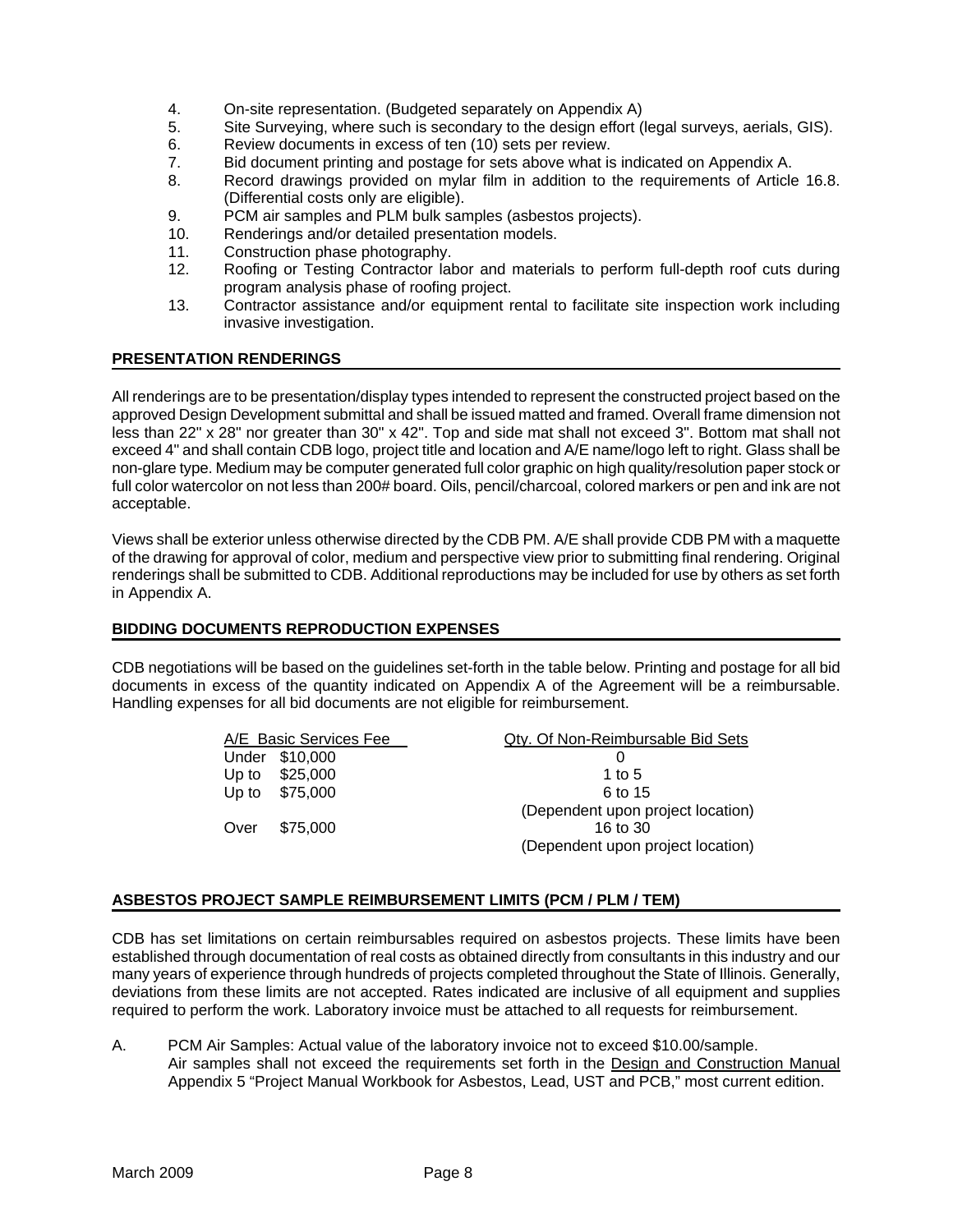- B. PLM Bulk Samples: Actual value of the laboratory invoice not to exceed \$10.00/sample. Bulk samples shall not exceed the requirements set forth in the CDB publication A/E Manual of Procedures for Statewide Asbestos Surveys, most current edition. All proposed sampling must be reconciled with CDB. In the event this procedure is not followed, CDB shall only pay for the samples it determines was necessary.
- C. Bulk sample analysis by TEM (Transmission Electron Microscopy) method (EPA/600/R-93/116) / Point Counting Samples: Actual value of the laboratory invoice not to exceed \$45.00 per sample for five (5) days or less turnaround on sample analysis.

Bulk sample analysis by TEM (Transmission Electron Microscopy) method (EPA/600/R-93/116) / for friable/non-friable materials: Actual value of the laboratory invoice not to exceed \$125.00 for five (5) days or less turnaround on sample analysis.

D. TEM Air Samples: Actual value of laboratory invoice not to exceed \$125.00/sample. Generally, reimbursable only in buildings subject to AHERA rules. (Subject to provisions of A. above).

All air samples are required to be read on-site during the abatement contractor's standard working hours. Additional time for on-site reading is not permitted. Additional reimbursement for reading off-site is also not permitted. This includes labor and travel expenses.

#### **ASBESTOS PROJECT ON-SITE REPRESENTATIVE COMPENSATION GUIDELINES**

The DWE values indicated below are the maximum eligible reimbursement for each type of representative. CDB will pay the actual DWE of each individual required up to these maximums times the agreed upon OH&P as indicated on Appendix A of the agreement.

The Air Sampling Technician (AST), shall have at minimum completed the N.I.O.S.H. 582 Course and successfully passed the exam. The AST is not required to be IDPH Licensed as an Air Sampling Professional (ASP). The duties of an AST are calibrating, locating and monitoring air sampling pumps only. An AST is not qualified to read air samples.

| <b>Asbestos On-site Representative</b> | <b>Maximum Allowable DWE</b> |
|----------------------------------------|------------------------------|
| Asbestos Project Manager (APM)         | \$22,00 / hour               |
| Air Sampling Professional (ASP)        | \$18,00 / hour               |
| Air Sampling Technician (AST)          | \$15,00 / hour               |
| APM/ASP (Combined)                     | \$27,00 / hour               |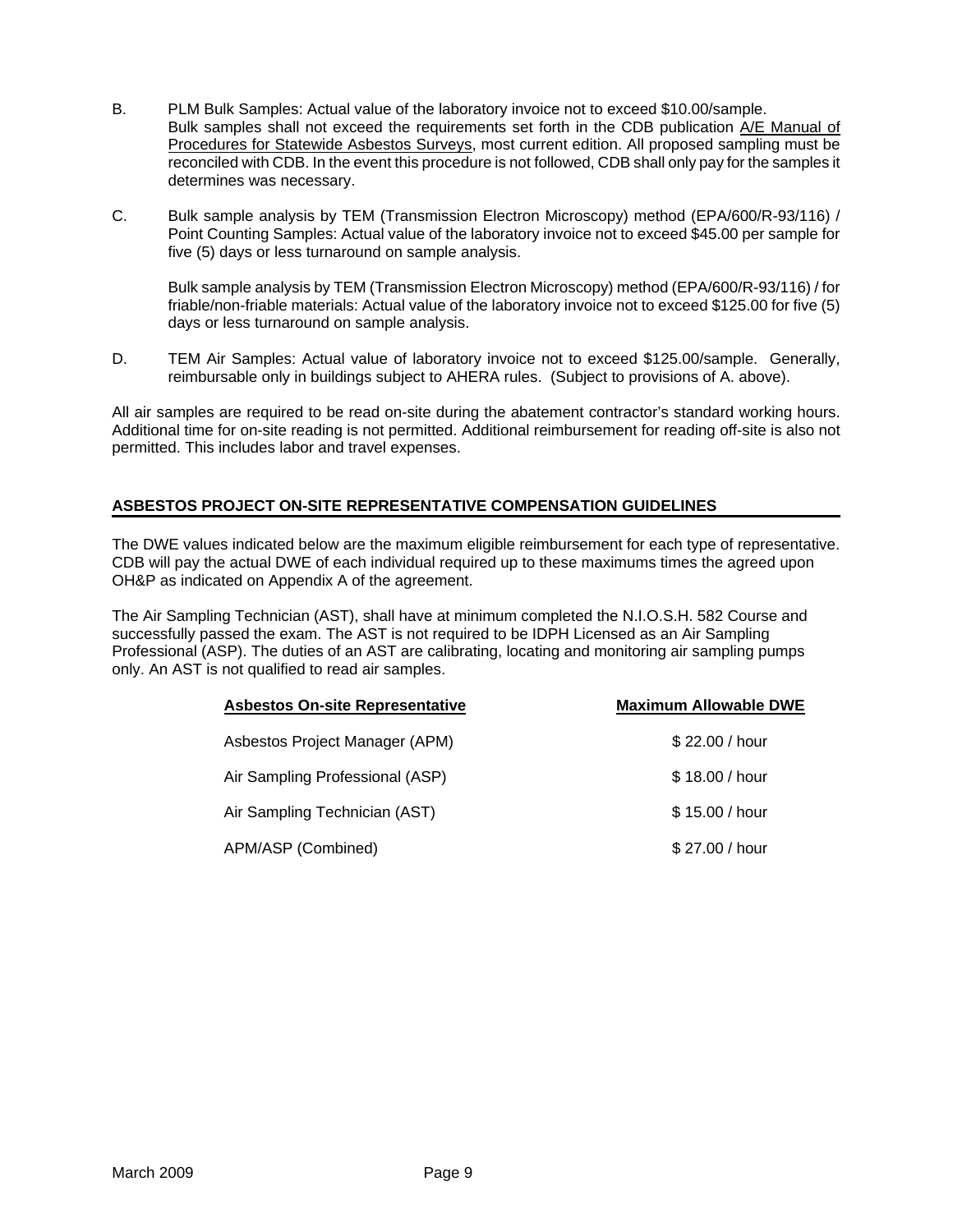## **TABLE A**

### **DIVISION OF BASIC SERVICES COMPENSATION**

This table generally illustrates the major tasks associated with the basic services described in the Professional Services Agreement. It is not intended to list every task required. Compensation values indicated reflect a percentage of the fee associated with the effort to perform the task for projects of average complexity regardless of classification. This table assumes projects that will be designed and bid as multiple construction contracts. The values indicated are not intended to be absolute. This table should be utilized as a guide to determine the scope and complexity of the basic services desired to meet the requirements of a specific project.

| Total %<br>of Fee | <b>Basic Services Task</b>                                                                                                                                                                                     | % Per<br><b>Task</b>        |
|-------------------|----------------------------------------------------------------------------------------------------------------------------------------------------------------------------------------------------------------|-----------------------------|
| 11%               | <b>PROGRAM ANALYSIS PHASE</b>                                                                                                                                                                                  |                             |
|                   | <b>ORIENTATION MEETING</b>                                                                                                                                                                                     | 0.25                        |
|                   | ANALYSIS OF PROJECT CONDITIONS & REQUIREMENTS:                                                                                                                                                                 |                             |
|                   | Site Investigation / Survey Existing Conditions<br>Program / Scope Review & Analysis with Using Agency/CDB<br>Regulatory Requirements / Code Analysis<br>Environmental Hazard Assessment (Remodeling Projects) | 6.00<br>2.00<br>0.50<br>0.5 |
|                   | <b>REPORT PREPARATION</b>                                                                                                                                                                                      | 1.0                         |
|                   | STATEMENT OF PROBABLE CONSTRUCTION COST                                                                                                                                                                        | 0.25                        |
|                   | PRESENTATION / PROGRAM ANALYSIS REVIEW MEETING                                                                                                                                                                 | 0.5                         |
| 9%                | <b>SCHEMATIC DESIGN PHASE</b>                                                                                                                                                                                  |                             |
|                   | <b>SCHEMATIC DESIGN STUDIES</b><br>Resolution of Building & Site Elements<br>Preliminary Investigation of Architectural/Structural/Civil/MEP Components                                                        | 3.0<br>2.5<br>2.5           |
|                   | STATEMENT OF PROBABLE CONSTRUCTION COST                                                                                                                                                                        | 0.5                         |
|                   | PRESENTATION / SCHEMATIC DESIGN REVIEW MEETING                                                                                                                                                                 | 0.5                         |
| 13%               | <b>DESIGN DEVELOPMENT PHASE</b>                                                                                                                                                                                |                             |
|                   | PREPARATION OF PRELIMINARY DESIGN DRAWINGS & PROJECT MANUAL<br>Fix & Illustrate all Major Materials/Equipment/Systems                                                                                          | 6.5<br>5.0                  |
|                   | STATEMENT OF PROBABLE CONSTRUCTION COST                                                                                                                                                                        | 1.0                         |
|                   | PRESENTATION / DESIGN DEVELOPMENT REVIEW MEETING                                                                                                                                                               | 0.5                         |

r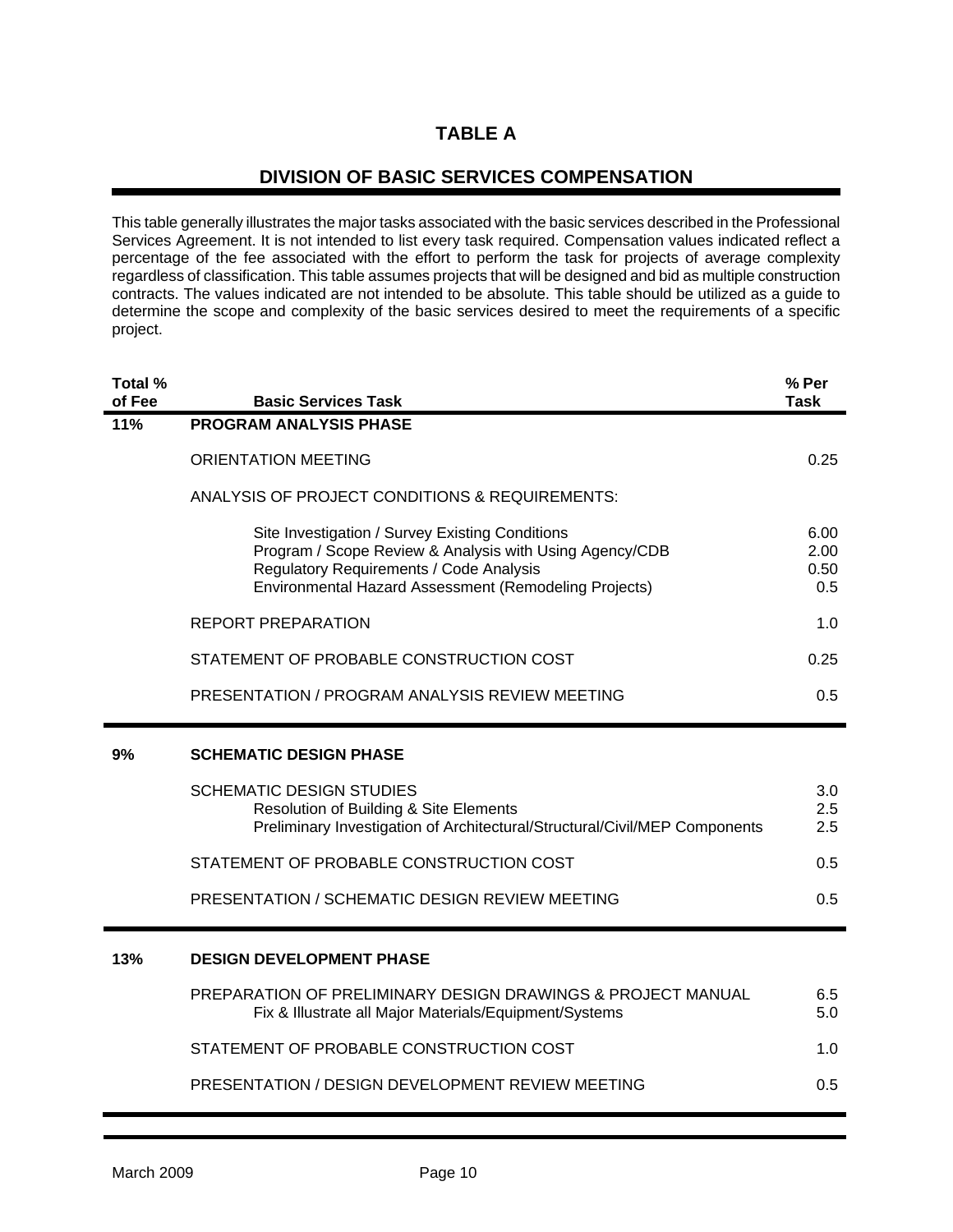#### **34% BIDDING DOCUMENTS PHASE**

| WORKING DRAWINGS                                             | 20.0 |
|--------------------------------------------------------------|------|
| <b>PROJECT MANUAL</b>                                        | 10.0 |
| RECONCILE LOCAL REGULATORY REQUIREMENTS                      | 1.0  |
| PROGRESSIVE / FINAL STATEMENTS OF PROBABLE CONSTRUCTION COST | 2 O  |
| PRESENTATION / BIDDING DOCUMENT REVIEW MEETINGS              | 1 N  |

### **4% BIDDING PHASE**

| DOCUMENT PRINTING & DISTRIBUTION<br>Distribution Documentation & Submittals | 1.0<br>0.5 |
|-----------------------------------------------------------------------------|------------|
| PRE-BID CONFERENCE                                                          | 0.5        |
| RESPOND TO BIDDER'S INQUIRIES / ADDENDA                                     | 1.25       |
| ATTEND BID OPENINGS / PROVIDE BID ANALYSIS                                  | 05         |
| DISSEMINATE BID RESULTS                                                     | O 25       |

| 22% | <b>CONSTRUCTION PHASE</b>                                 |     |
|-----|-----------------------------------------------------------|-----|
|     | PRE-CONSTRUCTION MEETING                                  | 0.5 |
|     | REVIEW & RESPOND TO CONTRACTOR'S SUBMITTALS AND INQUIRIES | 8.0 |
|     | QUALITY CONTROL / OBSERVATION OF THE WORK                 | 5.0 |
|     | <b>PAY MEETINGS &amp; PAYMENT PROCESSING</b>              | 5.0 |
|     | <b>CHANGE ORDER PROCESSING</b>                            | 1.0 |
|     | <b>COMMISSIONING</b>                                      | 2.5 |
|     |                                                           |     |
|     |                                                           |     |
| 7%  | <b>PROJECT CLOSEOUT PHASE</b>                             |     |
|     | PRELIMINARY INSPECTION & SUBSTANTIAL COMPLETION           | 3.0 |
|     | <b>FINAL INSPECTION &amp; ACCEPTANCE</b>                  | 1.5 |
|     | FINAL PAYMENT PROCESSING                                  | 1.0 |
|     | RECORD DRAWINGS                                           | 1.0 |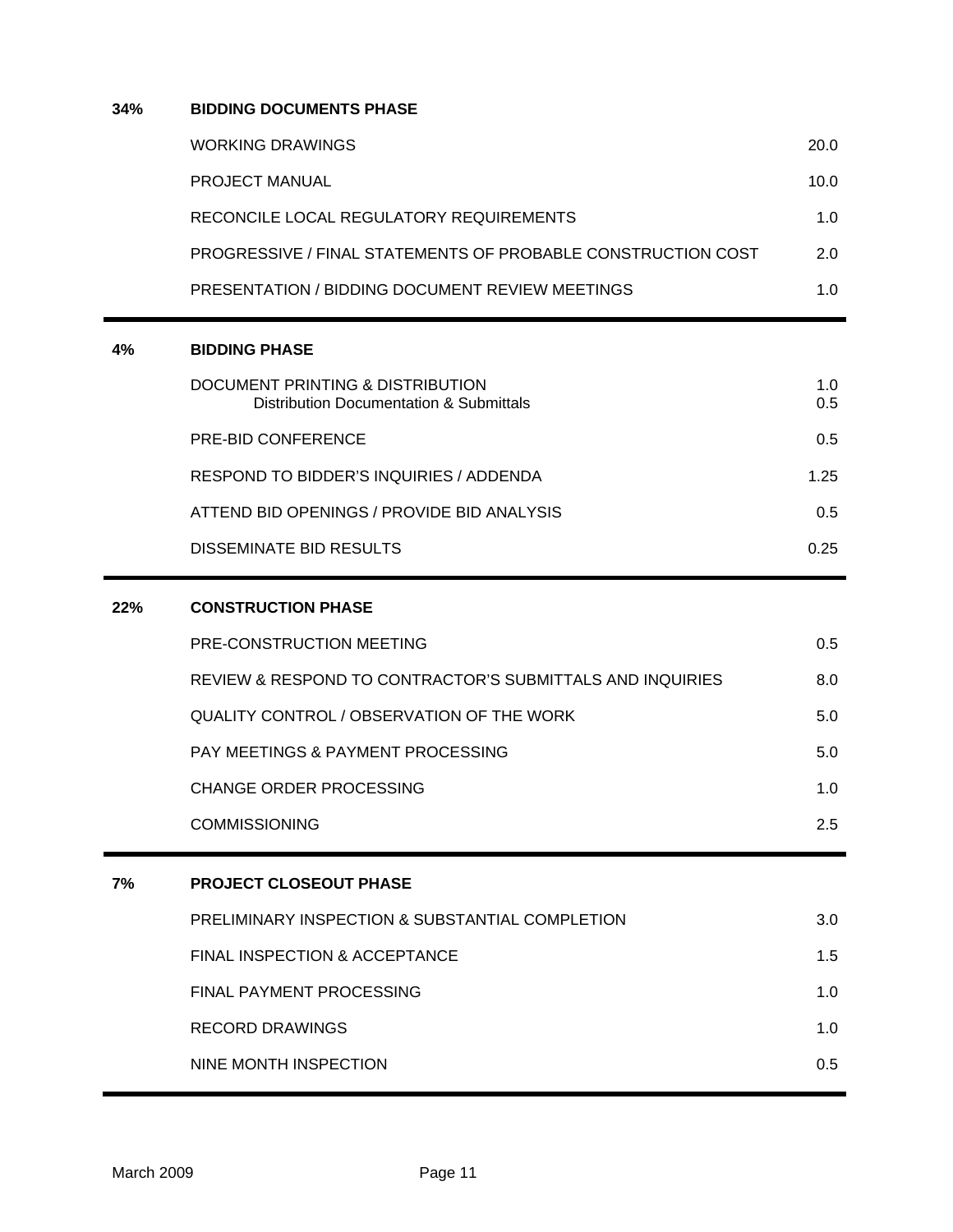## **TABLE B**

| <b>CONSTRUCTION</b>    | <b>GROUP 1R</b>   | <b>GROUP 2R</b>   | <b>GROUP 3R</b>  |
|------------------------|-------------------|-------------------|------------------|
| <b>COST BUDGET</b>     | <b>FROM</b><br>ТО | <b>FROM</b><br>TO | <b>FROM TO</b>   |
| under \$100,000        | $10.76 - 16.16$   | $9.92 - 14.88$    | $8.12 - 13.92$   |
| \$200,000              | $10.16 - 15.26$   | $9.31 - 13.97$    | $7.58 - 13.00$   |
| \$300,000              | $9.65 - 14.49$    | $8.80 - 13.20$    | $7.12 - 12.21$   |
| \$400,000              | $9.20 - 13.80$    | $8.34 - 12.52$    | $6.71 - 11.51$   |
| \$500,000              | $8.81 - 13.23$    | 7.96 - 11.94      | $6.37 - 10.92$   |
| \$700,000              | $8.36 - 12.56$    | $7.50 - 11.26$    | $5.97 - 10.23$   |
| \$900,000              | $8.04 - 12.06$    | $7.18 - 10.78$    | $5.67 - 9.73$    |
| \$1,000,000            | 7.93 - 11.91      | $7.08 - 10.62$    | $5.58 - 9.57$    |
| \$1,250,000            | $7.76 - 11.66$    | $6.90 - 10.36$    | $5.43 - 9.31$    |
| \$1,500,000            | $7.63 - 11.45$    | $6.76 - 10.16$    | $5.31 - 9.10$    |
| \$1,750,000            | $7.50 - 11.26$    | $6.65 -$<br>9.99  | $5.20 -$<br>8.91 |
| \$2,000,000            | $7.40 - 11.12$    | $6.54 -$<br>9.82  | $5.10 -$<br>8.75 |
| \$2,500,000            | 7.19 - 10.79      | $6.34 - 9.52$     | 4.91 - 8.43      |
| \$3,000,000            | 7.02 - 10.54      | $6.16 -$<br>9.24  | 8.15<br>4.76 -   |
| \$5,000,000            | $6.54 - 9.82$     | $5.68 -$<br>8.52  | $4.33 -$<br>7.42 |
| \$7,000,000            | $6.22 - 9.34$     | $5.36 -$<br>8.06  | $4.04 -$<br>6.93 |
| \$9,000,000            | $6.04 -$<br>9.08  | $5.19 -$<br>7.79  | $3.89 -$<br>6.67 |
| \$10,000,000           | $6.00 -$<br>9.02  | $5.15 -$<br>7.73  | $3.85 -$<br>6.61 |
| \$15,000,000           | $5.87 -$<br>8.81  | 7.56<br>$5.04 -$  | 6.45<br>$3.76 -$ |
| \$20,000,000           | $5.74 -$<br>8.62  | $4.93 -$<br>7.41  | $3.69 -$<br>6.32 |
| \$25,000,000           | $5.62 -$<br>8.44  | $4.84 -$<br>7.26  | $3.63 -$<br>6.21 |
| \$30,000,000           | $5.48 -$<br>8.22  | $4.72 -$<br>7.08  | $3.54 -$<br>6.07 |
| \$40,000,000           | 7.83<br>$5.21 -$  | $4.50 -$<br>6.76  | $3.41 -$<br>5.84 |
| \$50,000,000           | 7.43<br>$4.95 -$  | $4.30 -$<br>6.46  | $3.25 -$<br>5.58 |
| \$100,000,000 and over | $3.65 -$<br>5.49  | $3.22 - 4.84$     | $2.50 -$<br>4.29 |

#### **REMODELING PROJECT CLASSIFICATION BASE FEE COMPENSATION RANGE**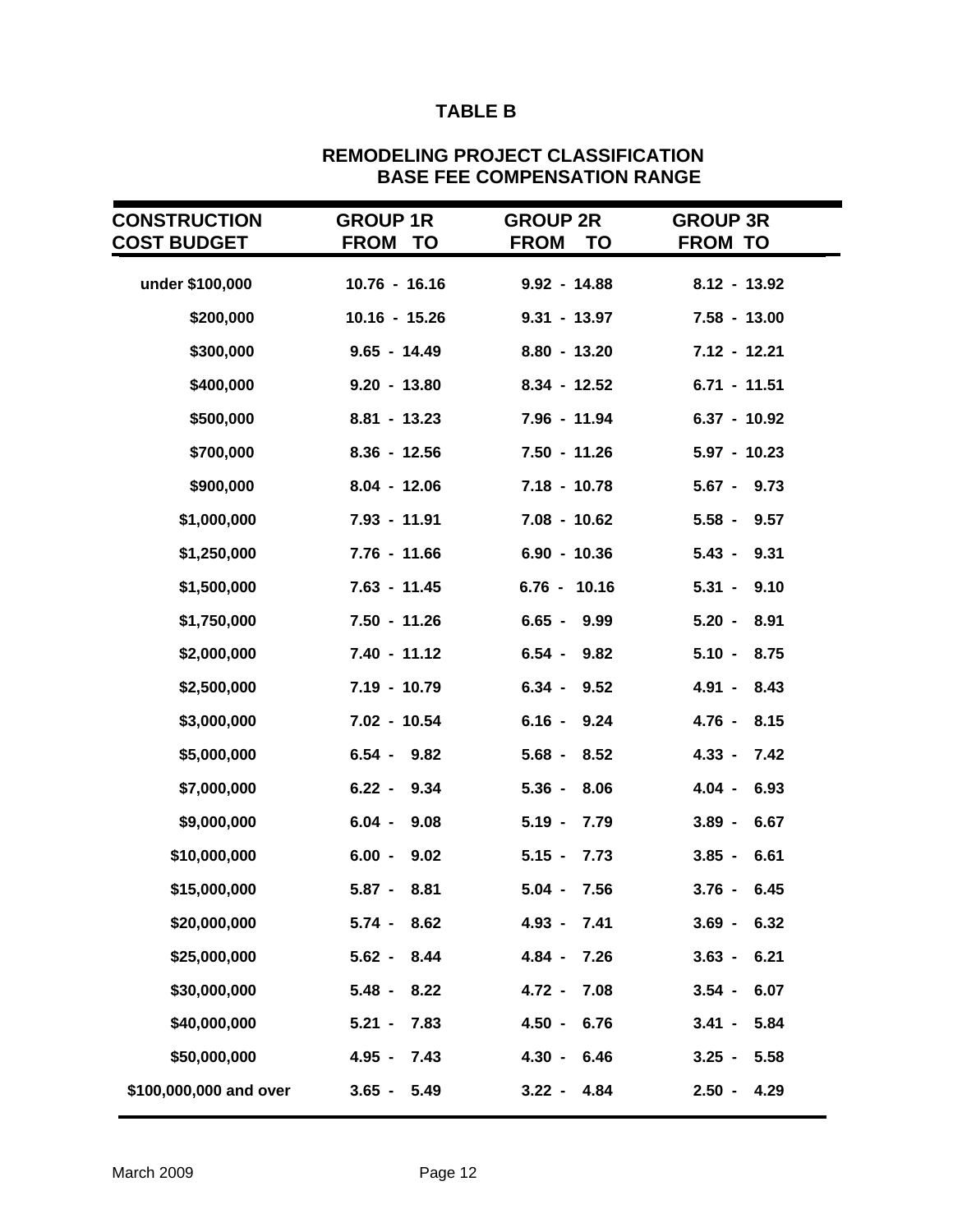## **TABLE C**

| <b>CONSTRUCTION</b><br><b>COST BUDGET</b> | <b>GROUP 1N</b><br><b>FROM TO</b> | <b>GROUP 2N</b><br><b>FROM TO</b> | <b>GROUP 3N</b><br><b>FROM TO</b> |
|-------------------------------------------|-----------------------------------|-----------------------------------|-----------------------------------|
| under \$100,000                           | 10.59 - 15.89                     | $9.75 - 14.63$                    | 7.99 - 13.70                      |
| \$200,000                                 | $9.99 - 14.99$                    | $9.15 - 13.73$                    | 7.46 - 12.78                      |
| \$300,000                                 | $9.48 - 14.22$                    | $8.64 - 12.96$                    | 6.99 - 11.99                      |
| \$400,000                                 | $9.03 - 13.55$                    | $8.19 - 12.29$                    | $6.59 - 11.30$                    |
| \$500,000                                 | $8.65 - 12.99$                    | 7.80 - 11.72                      | $6.26 - 10.72$                    |
| \$700,000                                 | $8.21 - 12.33$                    | $7.36 - 11.06$                    | $5.86 - 10.05$                    |
| \$900,000                                 | 7.89 - 11.85                      | $7.05 - 10.59$                    | $5.57 - 9.55$                     |
| \$1,000,000                               | 7.79 - 11.69                      | $6.95 - 10.43$                    | $5.48 - 9.40$                     |
| \$1,250,000                               | 7.62 - 11.44                      | $6.77 - 10.17$                    | $5.33 - 9.14$                     |
| \$1,500,000                               | 7.49 - 11.25                      | $6.64 -$<br>9.98                  | $5.21 - 8.94$                     |
| \$1,750,000                               | $7.36 - 11.06$                    | $6.53 -$<br>9.81                  | $5.10 - 8.74$                     |
| \$2,000,000                               | 7.27 - 10.91                      | $6.42 -$<br>9.64                  | $5.01 -$<br>8.59                  |
| \$2,500,000                               | $7.06 - 10.60$                    | $6.22 -$<br>9.34                  | $4.83 -$<br>8.27                  |
| \$3,000,000                               | 6.89 - 10.35                      | $6.04 -$<br>9.08                  | $4.67 -$<br>8.00                  |
| \$5,000,000                               | $6.42 - 9.64$                     | $5.57 -$<br>8.37                  | $4.25 -$<br>7.29                  |
| \$7,000,000                               | $6.11 - 9.17$                     | $5.27 -$<br>7.91                  | $3.97 -$<br>6.80                  |
| \$9,000,000                               | 8.92<br>$5.94 -$                  | $5.09 -$<br>7.65                  | 6.55<br>$3.82 -$                  |
| \$10,000,000                              | $5.90 -$<br>8.86                  | $5.05 -$<br>7.59                  | $3.78 - 6.48$                     |
| \$15,000,000                              | $5.76 - 8.66$                     | 4.94 - 7.42                       | $3.69 - 6.33$                     |
| \$20,000,000                              | $5.64 -$<br>8.48                  | $4.84 -$<br>7.28                  | $3.62 -$<br>6.20                  |
| \$25,000,000                              | $5.52 -$<br>8.28                  | $4.75 -$<br>7.13                  | $3.56 - 6.10$                     |
| \$30,000,000                              | $5.37 -$<br>8.07                  | 6.95<br>$4.63 -$                  | $3.48 -$<br>5.96                  |
| \$40,000,000                              | $5.12 -$<br>7.68                  | $4.42 -$<br>6.64                  | $3.34 -$<br>5.73                  |
| \$50,000,000                              | $4.86 -$<br>7.30                  | 4.22 - 6.34                       | $3.19 - 5.48$                     |
| \$100,000,000 and over                    | $3.59 -$<br>5.39                  | $3.16 - 4.74$                     | $2.46 - 4.21$                     |

## **NEW CONSTRUCTION PROJECT CLASSIFICATION BASE FEE COMPENSATION RANGE**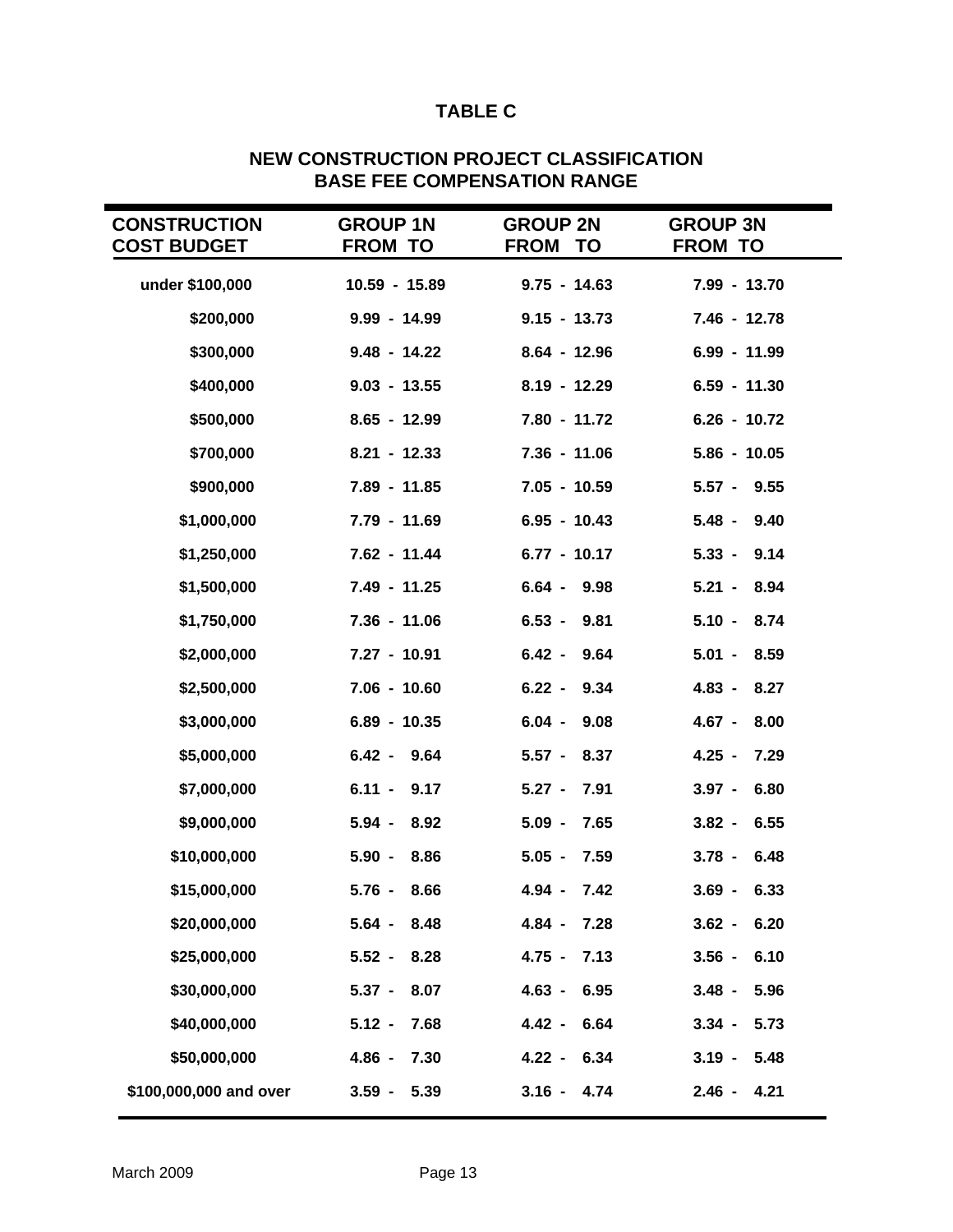## **TABLE D**

## **PROJECT TYPES REMODELING CLASSIFICATION**

| <b>GROUP I</b>                                                                                                                                       | <b>GROUP II</b>                                                                                                                                                                                                                                                                                                                                                                                                                                                                                                           | <b>GROUP III</b>                                                                                                                                                                                                                                                                                                                                                |
|------------------------------------------------------------------------------------------------------------------------------------------------------|---------------------------------------------------------------------------------------------------------------------------------------------------------------------------------------------------------------------------------------------------------------------------------------------------------------------------------------------------------------------------------------------------------------------------------------------------------------------------------------------------------------------------|-----------------------------------------------------------------------------------------------------------------------------------------------------------------------------------------------------------------------------------------------------------------------------------------------------------------------------------------------------------------|
| <b>Historic Restoration</b><br><b>Sewage Treatment Facilities</b><br><b>Boiler Conversion</b><br><b>Physical Plants</b><br><b>Steam Distribution</b> | <b>Building Mechanical / Electrical</b><br>Systems<br>Fire Alarm Systems<br><b>Emergency Generator/UPS</b><br><b>Systems</b><br><b>Energy Management</b><br>Systems<br><b>Locking Systems</b><br><b>Security Systems</b><br><b>Water Supply Systems</b><br>Waste & Vent Systems<br><b>Cooling Systems</b><br>Air Handling Systems<br>Laboratories<br><b>Site Utilities</b><br><b>Water Treatment Systems</b><br>Shower/Toilet Rooms<br><b>Electric Feeder Cables</b><br><b>Electric Distribution Systems</b><br>Elevators | <b>Windows and Doors</b><br>Roofing<br>Tuckpointing<br>Waterproofing<br>Paving<br>Exterior/Interior Finishes & Trim<br>Asbestos Abatement<br>Lead Abatement<br><b>UST Removal</b><br>Intercom Systems<br>Fire Suppression/Sprinkler<br>Systems<br>Carpeting<br><b>Structures Demolition</b><br><b>Re-Tube Boilers</b><br>ADA/Life Safety Compliance<br>Upgrades |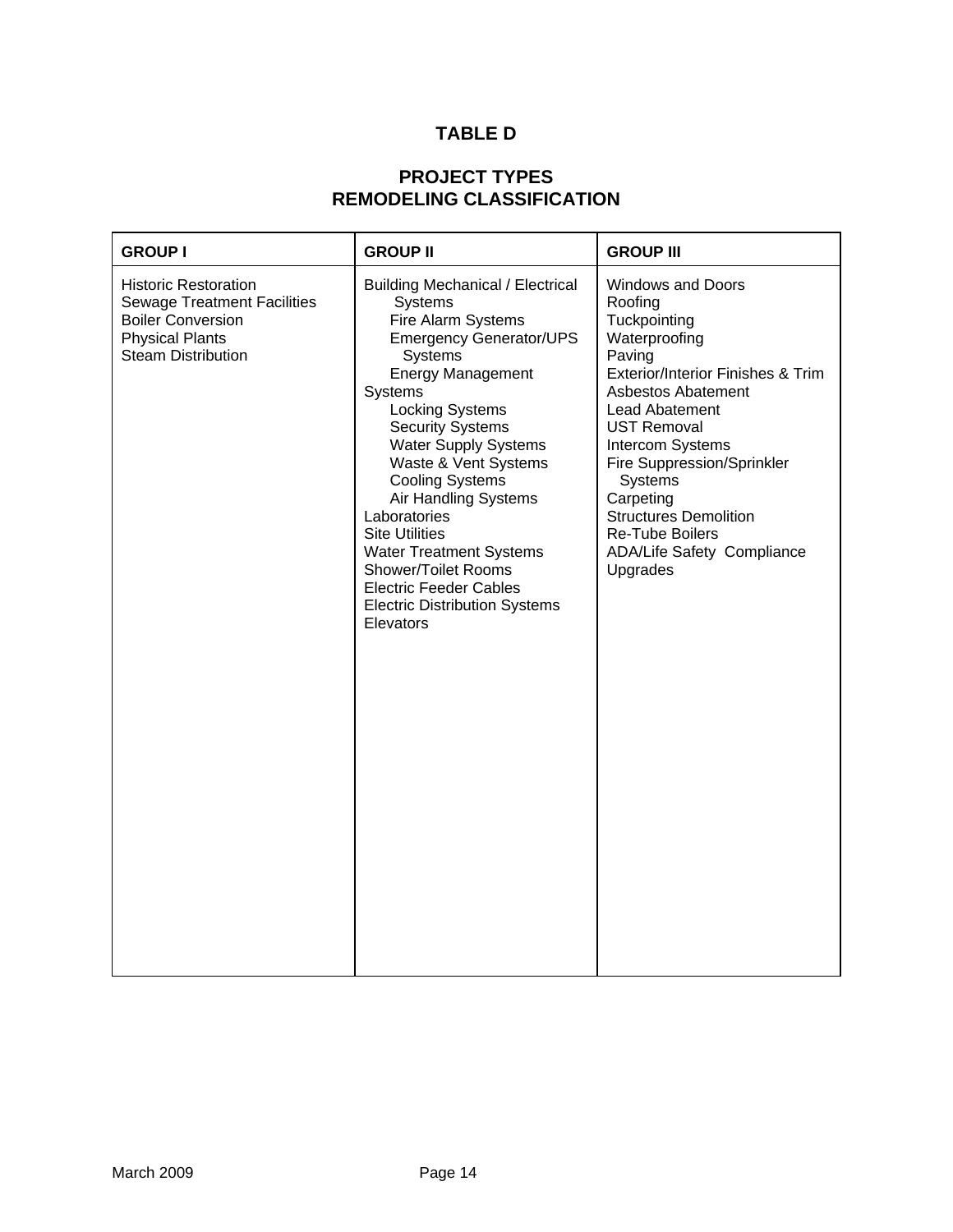## **TABLE E**

## **PROJECT TYPES NEW CONSTRUCTION CLASSIFICATION**

| <b>GROUP I</b>                                                                                                                                                                                                                                                                                                                                                                                                                                               | <b>GROUP II</b>                                                                                                                                                                                                                                                                                                                                                                                                                                                                                                                                                                                                                                                                                                                                                                                                                                                                                                                                                                                 | <b>GROUP III</b>                                                                                                                                                                                                                                                                                                                                                                                                                                                                                                                                                                                                                                                                           |
|--------------------------------------------------------------------------------------------------------------------------------------------------------------------------------------------------------------------------------------------------------------------------------------------------------------------------------------------------------------------------------------------------------------------------------------------------------------|-------------------------------------------------------------------------------------------------------------------------------------------------------------------------------------------------------------------------------------------------------------------------------------------------------------------------------------------------------------------------------------------------------------------------------------------------------------------------------------------------------------------------------------------------------------------------------------------------------------------------------------------------------------------------------------------------------------------------------------------------------------------------------------------------------------------------------------------------------------------------------------------------------------------------------------------------------------------------------------------------|--------------------------------------------------------------------------------------------------------------------------------------------------------------------------------------------------------------------------------------------------------------------------------------------------------------------------------------------------------------------------------------------------------------------------------------------------------------------------------------------------------------------------------------------------------------------------------------------------------------------------------------------------------------------------------------------|
| Art Galleries/Exhibit Halls<br>Auditorium/Performance<br>Theater<br>Clean Rooms<br><b>Communications Building</b><br><b>Complex Engineering Projects</b><br><b>Developmental Centers</b><br><b>Extended Care Facilities</b><br><b>Fish Hatcheries</b><br><b>Heating/Cooling Plants</b><br>Hospitals<br>Laboratories<br>(Production & Research)<br><b>Maximum Security Correctional</b><br><b>Facilities</b><br>Museums<br><b>Sewage Treatment Facilities</b> | Armories<br><b>College Classroom Facilities</b><br><b>Computer Room/Labs</b><br><b>Concession Buildings</b><br><b>Convention Facilities</b><br>Courthouses<br>Day Care Facilities<br><b>Dietary Facilities/Kitchens</b><br>/Cafeterias<br>Dormitories<br><b>Firing Ranges</b><br><b>Floating Docks</b><br>Gymnasium/Recreational<br><b>Facilities</b><br><b>High Voltage Electrical</b><br>Service/Distribution<br><b>Laundry Facilities</b><br>Libraries<br><b>Medical Office Facilities &amp;</b><br><b>Clinics</b><br><b>Medium Security Correctional</b><br><b>Facilities</b><br><b>Office Buildings</b><br><b>Police Stations</b><br>Schools;<br>Elementary<br>Secondary<br>Vocational<br>Sight, Hearing, & Physically<br>Impaired<br>Science Labs (Teaching)<br><b>Shower Buildings</b><br><b>Stadiums</b><br><b>Transportation Terminals</b><br>Visitors/Interpretive Centers<br><b>Water Treatment Facilities</b><br><b>Water Control Structures</b><br><b>Recreational Ponds/Lakes</b> | Apartments<br><b>Cold Storage Facilities</b><br>Hangers<br><b>Parking Structures</b><br>Simple/Repetitive Garages<br>Service Garages<br>Minimum Security Correctional<br><b>Facilities</b><br>Shop & Maintenance Buildings<br>Warehouses<br><b>Pre-Engineered Structures</b><br><b>Guard Towers</b><br>Site work;<br>Water<br><b>Sewers</b><br>Roads<br>Fences<br>Walks<br>Parking Lots<br><b>Park Trails</b><br>Landscaping<br>Signage<br>Playground equipment<br><b>Single Family Residences</b><br>Site Lighting<br><b>Vault Toilets</b><br><b>Park Shelters</b><br><b>Historical Monuments</b><br><b>Fuel Storage Tanks</b><br><b>Water Towers</b><br>Fixed Piers<br><b>Boat Ramps</b> |